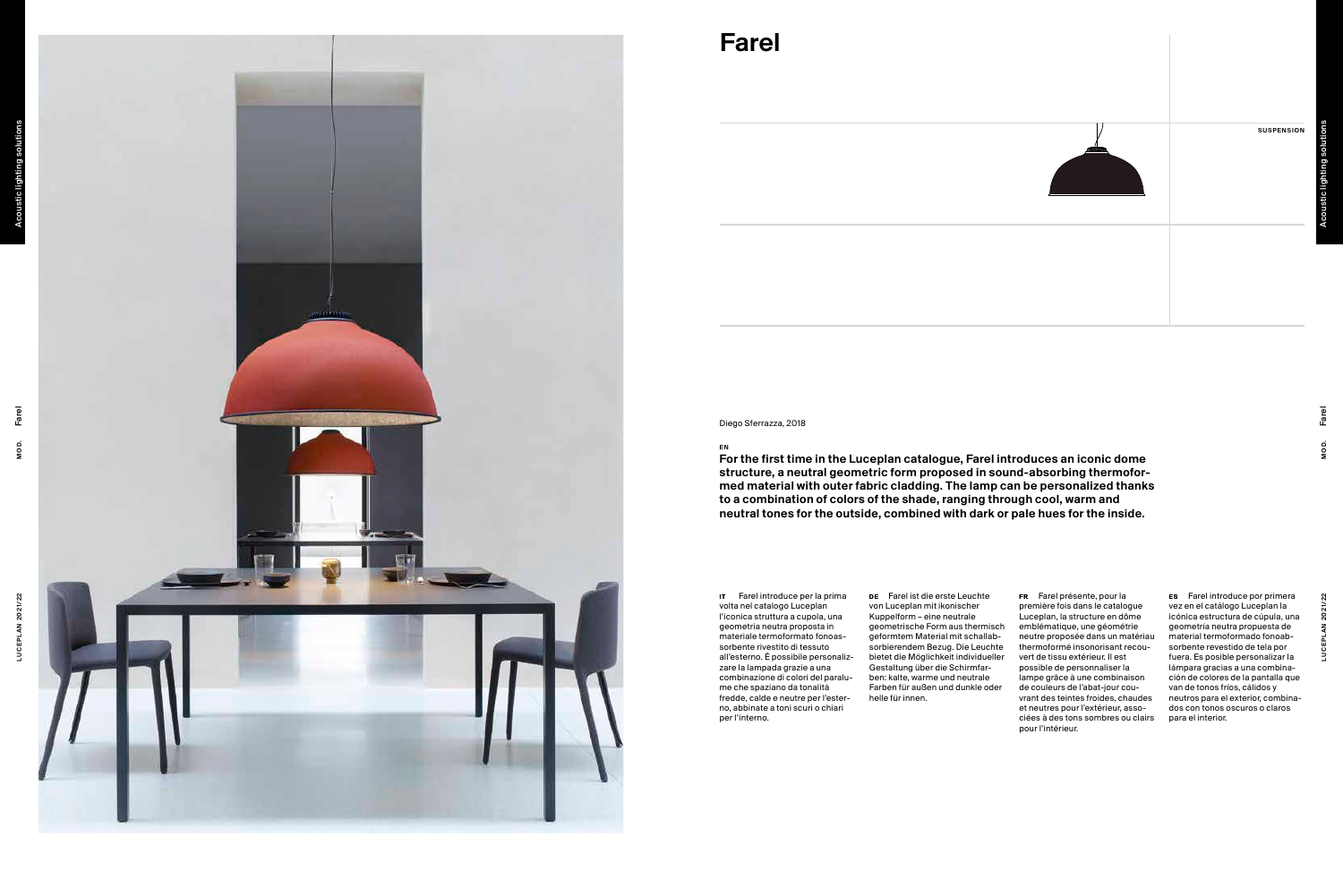### Location analysis:

Those kind of areas are useful for a reserved space where the quality of conver sation is the main goal. A space for interaction with digital system as well as persons. A creative space.

Model of application: meeting room<br>
Location analysis:<br>
Location analysis:<br>
Location and dramas are useful for a reserved space where the quality of conver-<br>
solution:<br>
Solution: The temation and a based of interactions wi Focus the light on the desk surface, create a more snug space, juiced up by chromatics and material interactions between textile and metallic parts. The "dome effect" guarantee less sound dispersion and a better effective communication.

### Solution:

### Room data

 $L = 6 m$  $W= 4 m$  $H = 3 m$ 

\*\* The data is always approximate: the software doesn't take in consideration the position of the speaker and the position of absorbent surfaces.

### Fixtures installation



2 fixtures for 1 meeting table 1,6 m AFF

### Lighting source used Led 23W 2700K

Illuminance average Post (average value) 678 lx

## Before

Time of reverberation\* 0,9 s After (+ 2 Farel) Time of reverberation 0,82 s Decrease of reverberation about 15%\*\*

\* Measuring reverberation time allows to calculate total sound absorption. Reverberation time varies according to the frequency. If reverberation time is too long, the space can have echoes and rumbles.





Sound Absorption of Farel

based on test results in compliance with EN ISO 335:2003 "measurement of sound absorption in a reverberation room".

Acoustic lighting solutions

**ustic lighting** 

# Acoustic lighting solutions